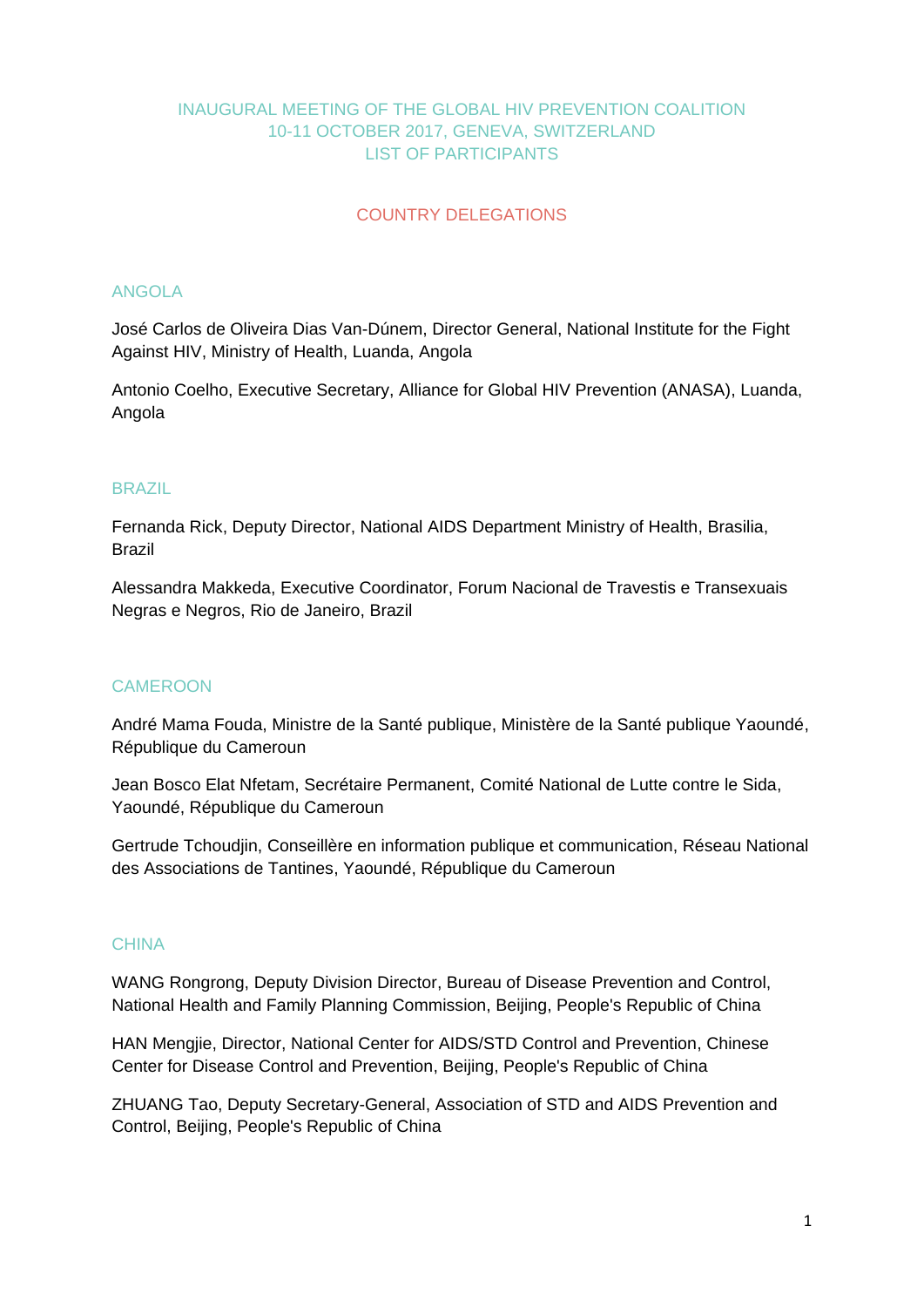# COTE D'IVOIRE

Simplice Dagnan, Directeur Général de la Santé, Ministère de la Santé et de l'Hygiène Publique, Abidjan, République de Côte d'Ivoire

Camille Anoma, Directeur, Espace Confiance, Abidjan, République de Côte d'Ivoire

# DEMOCRATIC REPUBLIC OF CONGO

Emmanuel Lukombe Balamutshu, Secrétaire Général de la Santé, Ministère de la Santé, Kinshasa, République Démocratique du Congo

Liévin Kapend'A Kalala, Secrétaire Exécutif, Programme National Multisectoriel de Lutte contre le Sida, Ministère de la Santé, Kinshasa, République Démocratique du Congo

Hilaire Mbwolie Nsabala, Coordonateur National, Projet Sida Sans Prix, Kinshasa, République Démocratique du Congo

## **ETHIOPIA**

Kebede Worku, State Minister of Health, Federal Ministry of Health, Addis Ababa, Federal Democratic Republic of Ethiopia

Kifle Mitiku Demeweze, Director, Multi-Sectoral Response Directorate Federal HIV/AIDS Prevention and Control Office Federal Ministry of Health, Addis Ababa, Federal Democratic Republic of Ethiopia

Abraham Gebremedhin Gebreselassie, Deputy Director General, Federal HIV/AIDS Prevention and Control Office, Federal Ministry of Health, Addis Ababa, Federal Democratic Republic of Ethiopia

## FRANCE

Michèle Boccoz, Ambassadrice de la lutte contre le VIH/Sida et les maladies transmissibles, Ministère de la Santé, France

#### **GERMANY**

Heiko Warnken, Head of Division, Health, Population and Social Security, BMZ, Bonn

Ines Perea, Head of Division, HIV/AIDS and STDs, BMZ, Bonn

Wiebke Kobel, Advisor, Health Education and Social Development, GIZ, Bonn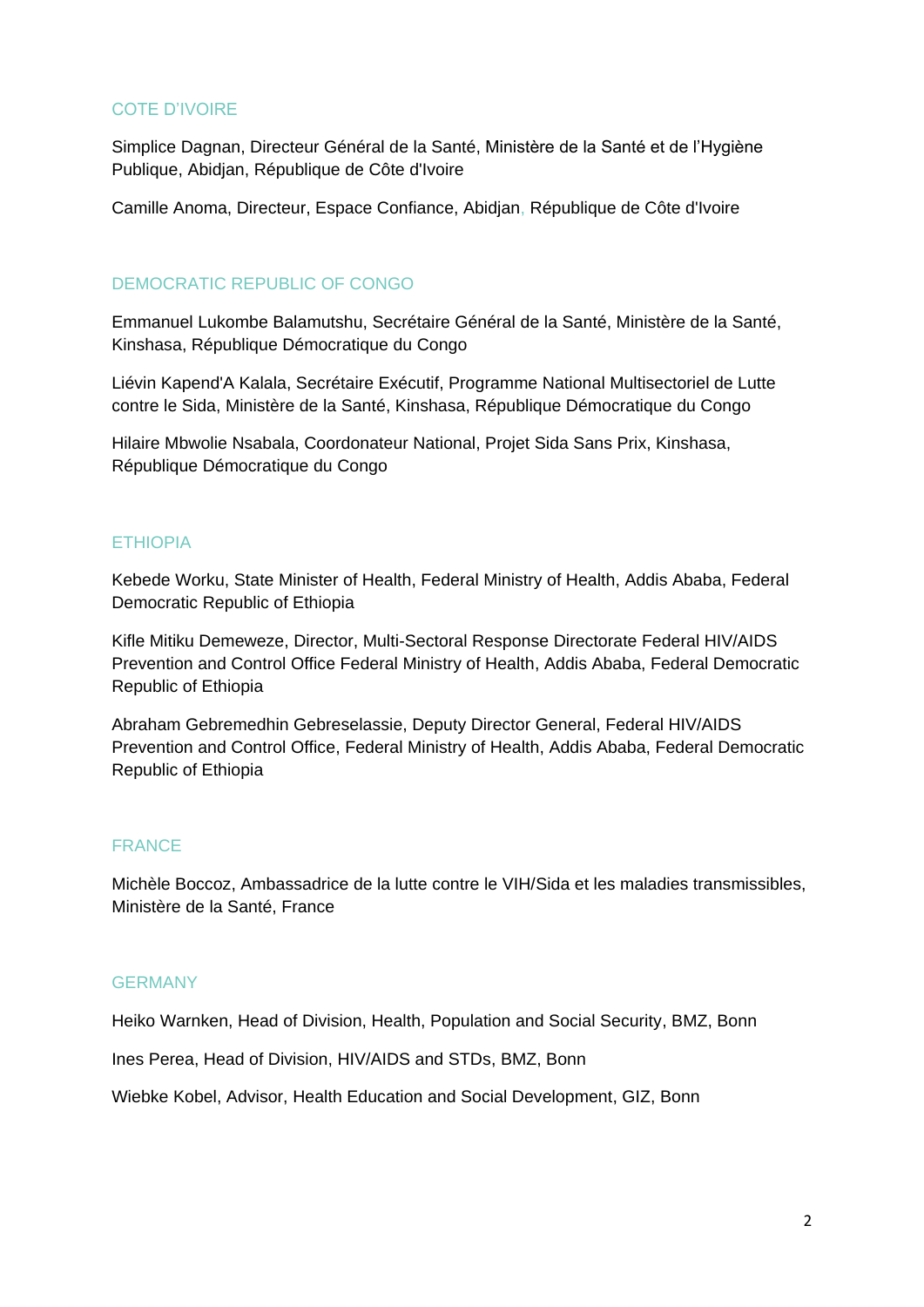## **GHANA**

Mokowa Blay Adu-Gyamfi, Director General, AIDS Commission Ministry of Health, Accra, Republic of Ghana

Cecilia Senoo, Executive Director, Hope for Future Generations, Accra, Republic of Ghana

#### INDIA

S. Ventatesh, Deputy Director General, National AIDS Control Organisation, Ministry of Health and Family Welfare, New Delhi, India

Yashwinder Singh, Manager, Humsafar Trust, New Delhi, India

#### **INDONESIA**

Endang Budi Hastuti, Head, National AIDS Programme, Ministry of Health, Jakarta, Republic of Indonesia

Carmelia Basri, Technical Advisor, National AIDS Programme, Ministry of Health, Jakarta, Republic of Indonesia

Missael Hotman Napitupulu, Programme Manager, Fokus Muda (Indonesia Key Population Network), Jakarta, Republic of Indonesia

Aditia Taslim, Executive Director, Rumah Cemara, Bandung, Republic of Indonesia

# **KENYA**

Cleopa Mailu, Cabinet Secretary of Health, Ministry of Health, Nairobi, Republic of Kenya

Nduku Kilonzo, Executive Director, National AIDS Control Council, Ministry of Health, Nairobi, Republic of Kenya

Inviolata Mwali Mmbwavi, National Coordinator, International Community of Women Living with HIV, Nairobi, Republic of Kenya

# LESOTHO

Nyapane Kaya, Minister of Health, Ministry of Health, Maseru, Kingdom of Lesotho

Keratile Matiisetso Thabana, Chief Executive, National AIDS Commission, Maseru, Kingdom of Lesotho

Manthethis Thakana Kotelo, Executive Director, Phelisanang Bophelong Maseru, Kingdom of Lesotho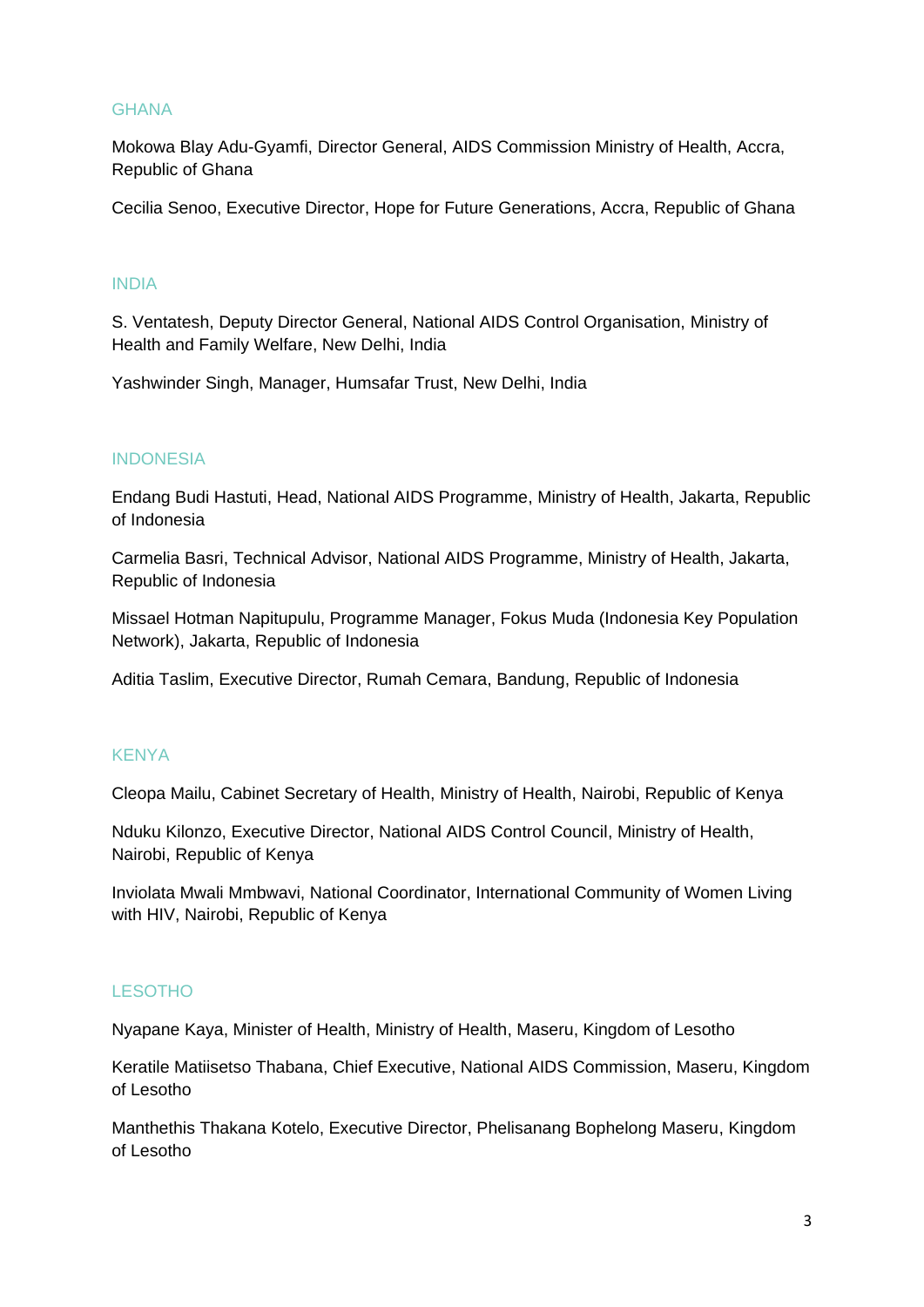## MALAWI

Atupele Muluzi, Minister of Health, Ministry of Health, Lilongwe, Republic of Malawi

Davie Kalomba, Executive Director, National AIDS Commission, Lilongwe, Republic of Malawi

Abigail Dzimadzi, Executive Director, Malawi Networks of AIDS Service Organisation, Lilongwe, Republic of Malawi

## **MEXICO**

Carlos Magis, Director, CENSIDA, Ministry of Health, Mexico City, Mexico

Andrés Costilla, Amigos Postosinos en Lucha Contra el Sida, Mexico

#### MOZAMBIQUE

Nazira Vali Abdula, Minister of Health, Ministry of Health, Maputo, Republic of Mozambique

Francisco Mbofana, Executive Secretary, National AIDS Commission, Ministry of Health, Maputo, Republic of Mozambique

Lidia Chongo, National Director, Planning and Cooperation, Ministry of Health, Maputo, Republic of Mozambique

Cecilia Samuel Dimande, Counselor on Reproductive Health, Maputo, Republic of Mozambique

#### NAMIBIA

Bernard Haufiku, Minister of Health and Social Services, Ministry of Health and Social Services, Windhoek, Republic of Namibia

Matthew Black, Senior Technical Advisor in Directorate of Special Programmes (HIV/ AIDS, TB and Malaria), Windhoek, Republic of Namibia

Kennet Kamwi, Monitoring and Evaluation Senior Manager, Namibia Networks on AIDS Service, Windhoek, Republic of Namibia

#### **NETHERLANDS**

Els Klinkert, Senior Health and AIDS Advisor, Social Development Department| Health and Aids Division, Ministry of Health, Welfare and Sports, The Hague, The Netherlands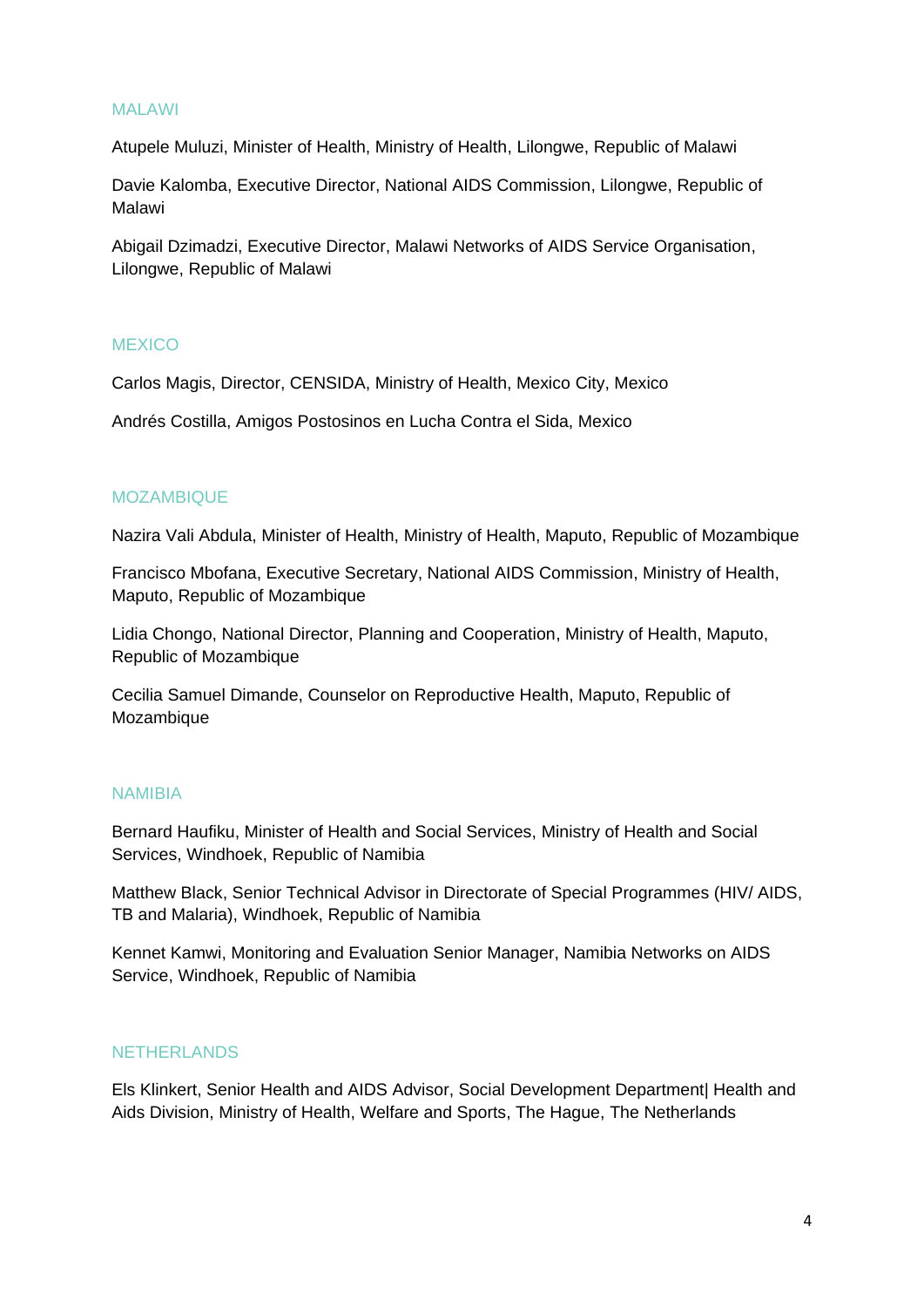## NIGERIA

Osagie Ehanire, Minister of State, Federal Ministry of Health, Abuja, Federal Republic of **Nigeria** 

Akudo Ikpeazu, Director, Programme Coordination, National Agency for the Control of AIDS (NACA), Abuja, Federal Republic of Nigeria

Shuaib Belgore, Technical Adviser of the Minister of State for Health, Abuja, Federal Republic of Nigeria

Olumide Femi Makanjuola, Deputy Director, Initiative for Equal Rights, Lagos, Federal Republic of Nigeria

#### PAKISTAN

Khawaha Imran Nazir, Minister of State, Primary and Secondary Health Care Department Government of Punjab Lahore Islamic Republic of Pakistan

Abdul Baseer Khan Achakzai, National Programme Manager, Ministry of National Health Services, Regulation and Coordination, Islamabad, Islamic Republic of Pakistan

Asghar Satti, National Coordinator, APLHIV Pakistan

#### SOUTH AFRICA

Aaron Motsoaledi, Minister of Health, Ministry of Health, Pretoria, Republic of South Africa

Yogan Pillay, Deputy Director-General, HIV/AIDS, TB and Maternal, Child and Women's Health, National Department of Health, Pretoria, Republic of South Africa

Sandile Buthelezi, CEO, South Africa National AIDS Council, Pretoria, Republic of South Africa

Steve Letsike, Civil Society Chair, Pretoria, Republic of South Africa

#### SWAZILAND

Mbuso Dlamini, Secretary to the Cabinet, Office of the Prime Minister, Mbabane, The Kingdom of Swaziland

Khanya Mabuza, Executive Director, National Emergency Response Council on HIV/AIDS, Mbababne, The Kingdom of Swaziland

Mandisa Zwane Machakata, Director, SAFAIDS, Mbabane, The Kingdom of Swaziland

Nqobile Tsabedze -Msibi, Coordinator Grants Management Unit, Coordinating Assembly of Non-Governmental Organisations, Mbabane, The Kindgom of Swaziland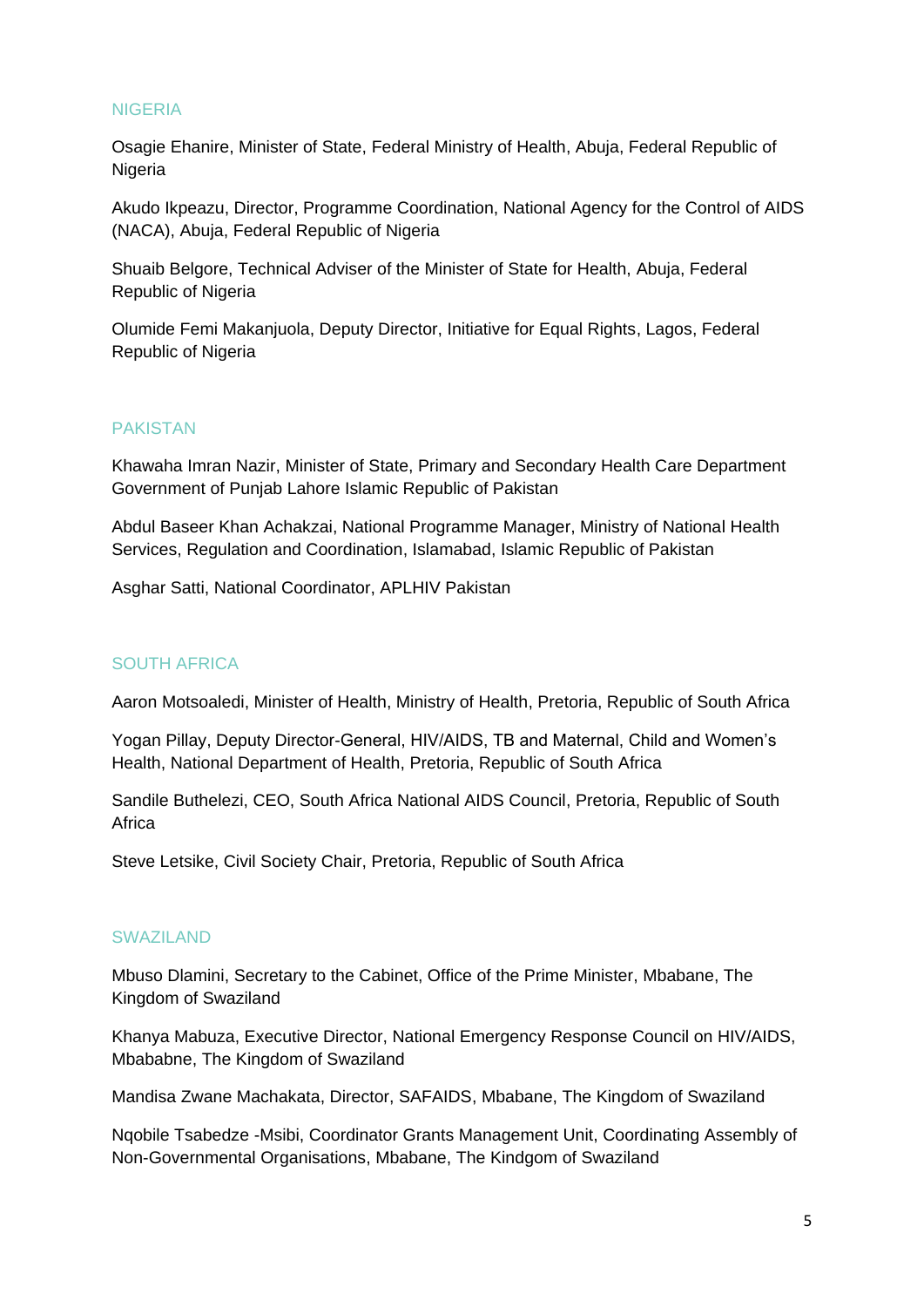#### SWEDEN

Lennarth Hjelmåker, Ambassador, UN Policy Department, Ministry for Foreign Affairs, Stockholm, Sweden

#### SWITZERLAND

Ruth Dreifuss, former President

# UNITED REPUBLIC OF TANZANIA

Neema Rusimayila Kimambo, Director Preventive Services, Ministry of Health, Community Development, Gender, Elderly and Children Dar-Es-Salaam, United Republic of Tanzania

Nevala Lusayo Kyando, Project Coordinator, Network of Young People Living with HIV and AIDS (NYP+) Dar Es Salaam, United Republic of Tanzania

# UNITED KINGDOM

Sarah Boulton, Global Health Funds Team Leader, Department for International Development (DFID), United Kingdom

## UKRAINE

Ulana Suprun, Minister of Health, Ministry of Health, Kiev, Ukraine

Igor Kuzin, National Technical Coordinator, Ministry of Health, Kiev, Ukraine

Valerria Rachynska, All-Ukrainian Network of PLHIV, Kiev, Ukraine

Andriy Klepikov, Executive Director, Alliance for Public Health, Ukraine

## UGANDA

Jane Aceng, Minister of Health, Ministry of Health, Kampala, Uganda

Daniel Byamukama, Head, HIV Prevention AIDS Commission, Ministry of Health, Kampala, Uganda

Kenneth Mwehonge, Programme Manager, Health Policy Advocacy Coalition for Health Promotion and Social Development, Kampala, Uganda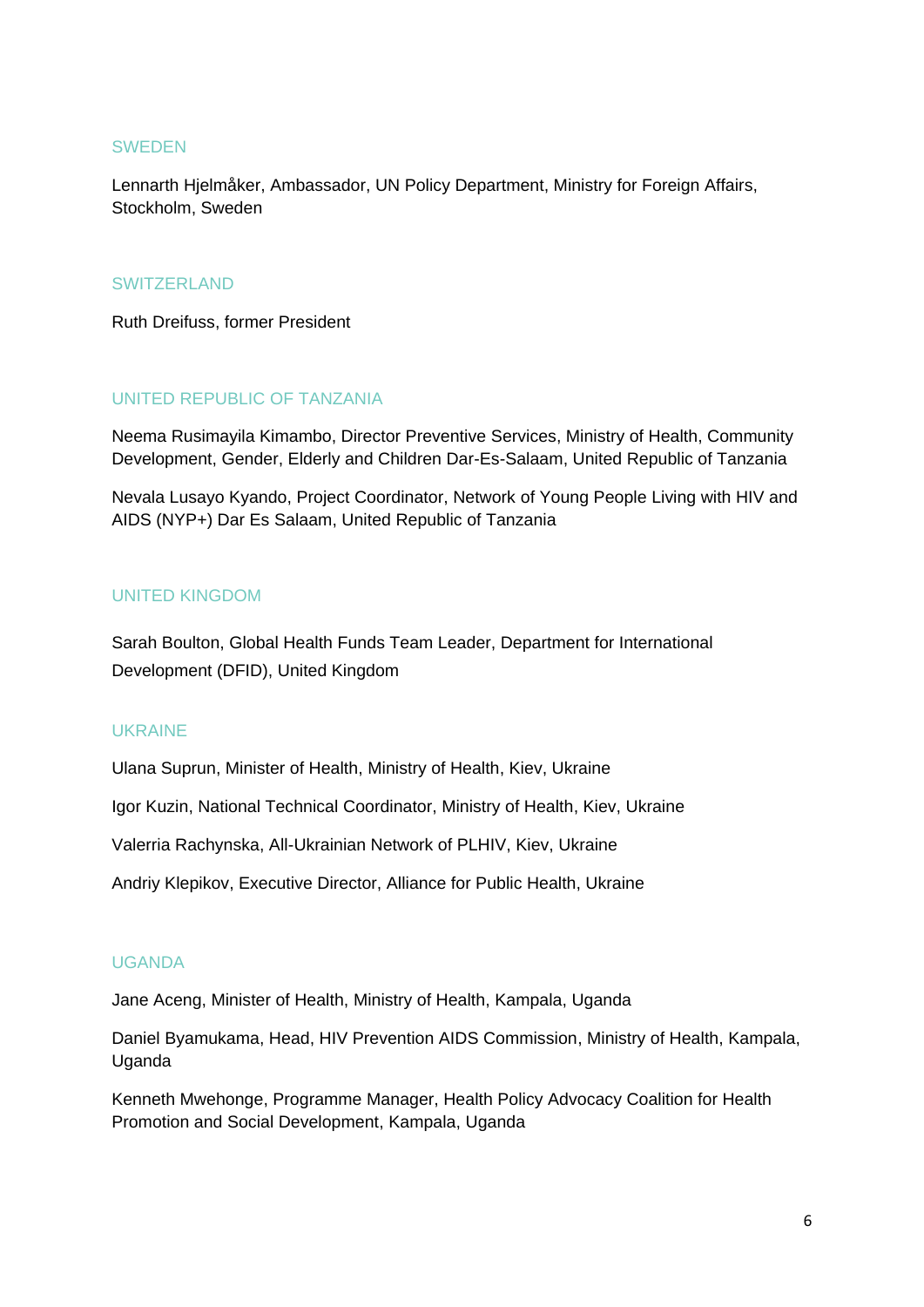## **ZAMBIA**

Chitalu Chilufya, Minister of Health, Ministry of Health, Lusaka, Republic of Zambia

Kennedy Malama, Permanent Secretary, Ministry of Health, Lusaka, Republic of Zambia

Fortune Chibamba, Acting Director General and Programmes Director, National AIDS Council Ministry of Health, Lusaka, Republic of Zambia

Karen Sichinga, Executice Director, Churches Health Association of Zambia

## ZIMBABWE

H.E. David Parirenyatwa, Minister of Health and Child Welfare, Ministry of Health and Child Welfare, Harare, Zimbabwe

Tapuwa Magure, Chief Executive, National AIDS Council, Harare, Zimbabwe

Angeline Chiwetani, Director, Windows Fountain of Life, Harare, Zimbabwe

Lois Chingandu, Director, SAFAIDS, Harare, Zimbabwe

## INTERNATIONAL ORGANIZATIONS

## AFRICAN UNION

Amira Mohammed Elfadil, Commissioner for Social Affairs, African Union Commission Addis Ababa, Ethiopia

## THE BILL AND MELINDA GATES FOUNDATION

Gina Dallabetta, Senior Programme Officer, Global Health

Lorna Tumwebaze, Programme Officer, Advocacy and Communications

## CHILDREN'S INVESTMENT FUND FOUNDATION (CIFF)

Alvaro Bermejo, Executive Director, Survive and Thrive, Children's Investment Fund Foundation

Robin Gorna, Co-Lead, *SheDecides*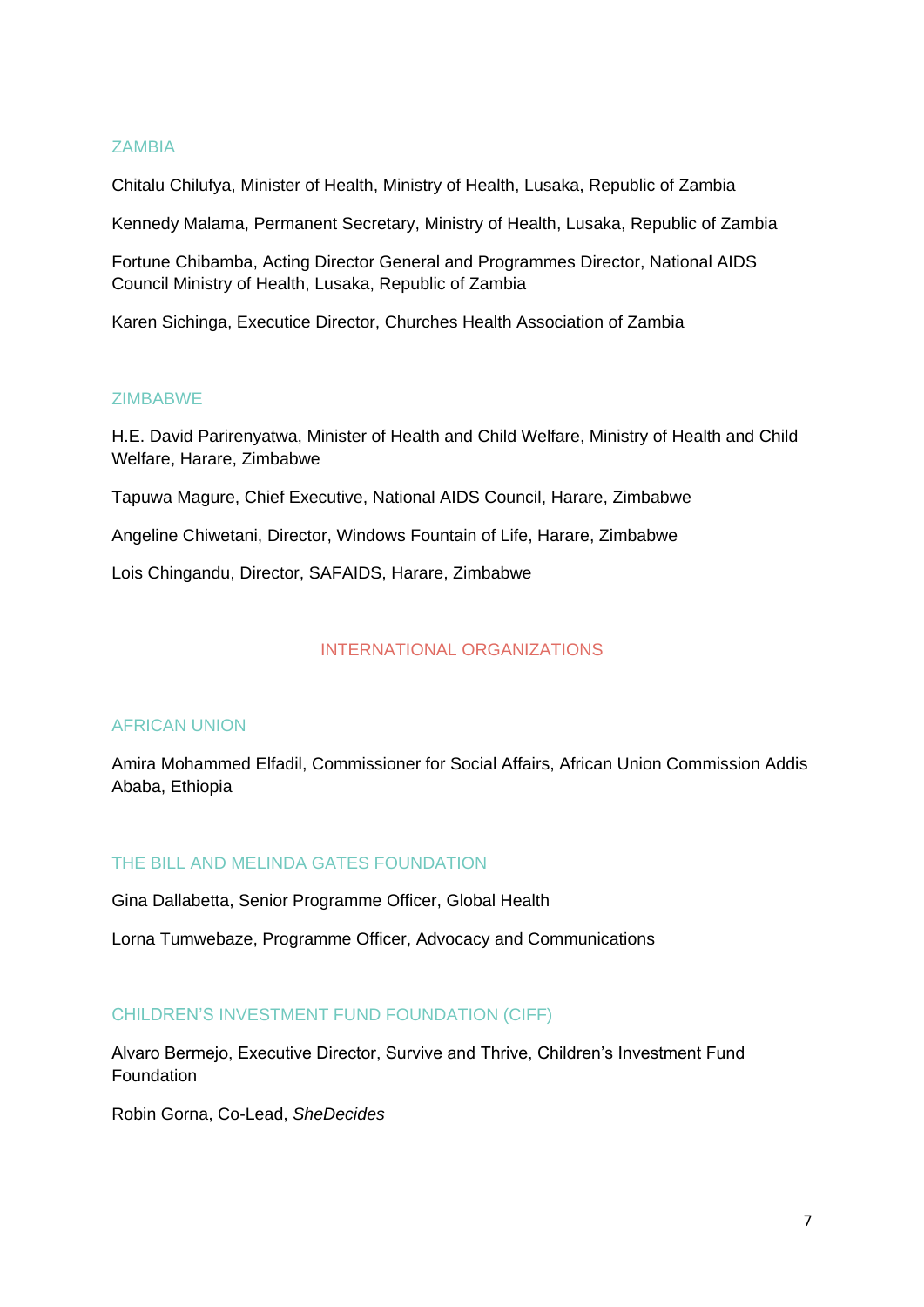# THE GLOBAL FUND TO FIGHT HIV, TUBERCULOSIS AND MALARIA

Marijke Wijnroks, Interim Executive Director Ade Fakoya, Senior Advisor on HIV and AIDS THE PRESIDENT'S EMERGENCY PLAN FOR AIDS RELIEF (PEPFAR) Julia Martin, Senior Health Advisor, PEPFAR

## UNAIDS SECRETARIAT AND COSPONSORS

Michel Sidibé, Executive Director, UNAIDS Luiz Loures, Deputy Executive Director, Programme, UNAIDS Tim Martineau, Director, Fast-Track Implementation Department, UNAIDS Karl Dehne, Chief, Prevention, UNAIDS Mariangela Simão, Director, Community Support, Social Justice and Inclusion

Natalia Kanem, Executive Director, UNFPA Julitta Onabanjo, Regional Director, ESARO, UNFPA Mabingue Ngom, Regional Director, WCARO, UNFPA Benoit Kalasa, Director, Technical Division, UNFPA Innocent Modisaotsile, HIV Advisor, ESARO, UNFPA Elizabeth Benomar, Global HIV Coordinator, UNFPA

Shauna Olney, Director, GED - ILAOIDS, ILO Mandeep Dhaliwal, Director, HIV, Health & Development Group, UNDP Omar Abdi, Deputy Executive Director, UNICEF Chewe Luo, Associate Director, Programmes Chief, HIV Section, UNICEF Monica Beg, Global HIV Coordinator, UNODC Nazneen Damji, Policy Advisor, Gender Equality, Health and HIV/AIDS, UN Women Gottfried Hirnschall, Director, Department of HIV/AIDS, WHO Rachel Baggaley, Coordinator HIV Testing and Prevention, Department of HIV/AIDS, WHO David Wilson, Director, Global HIV/AIDS Programme, World Bank